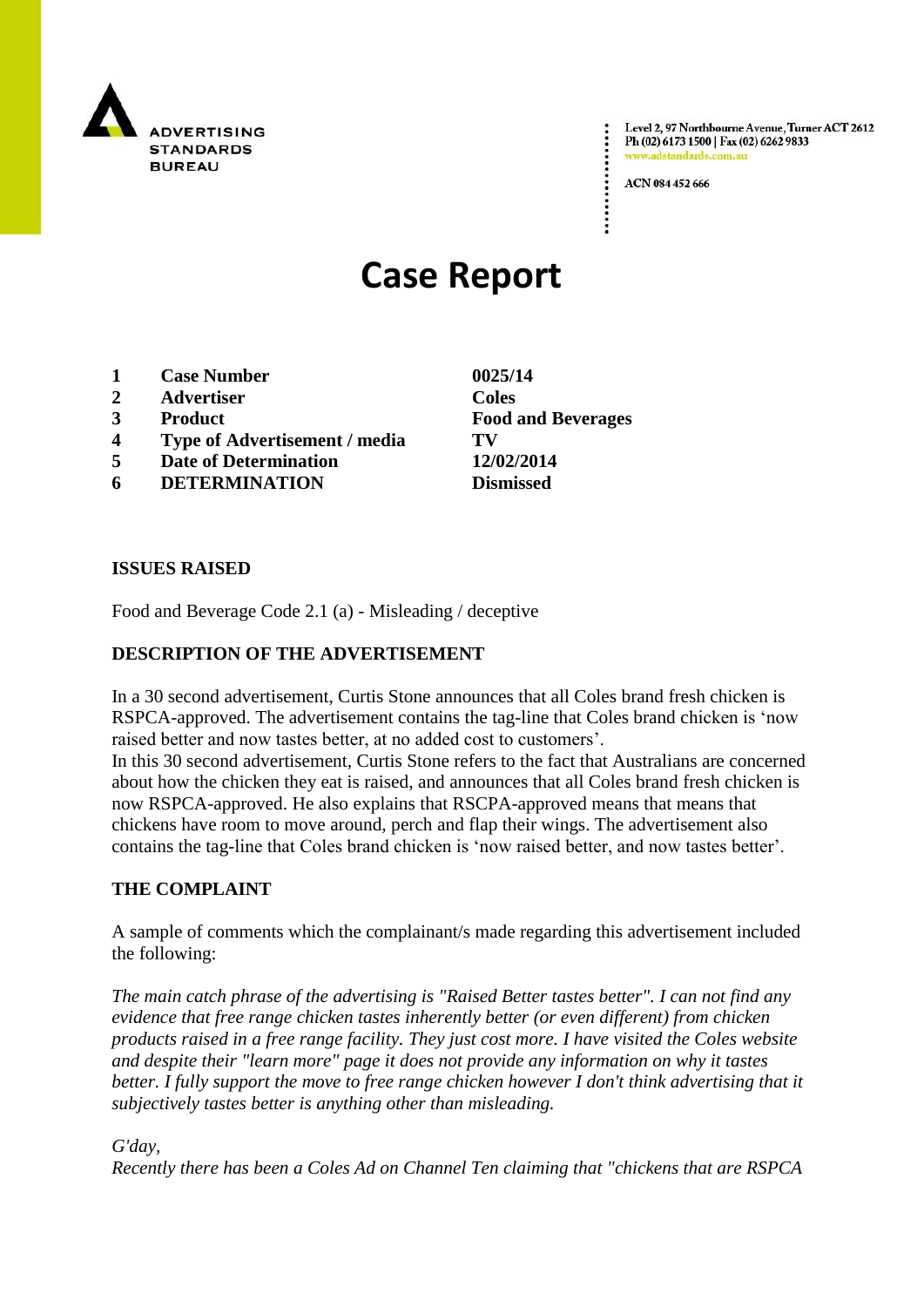*approved, TASTES better [with reference to free range]"!!!*

*This is false and misleading information for chickens "being" RSPCA approved [with reference to free range] has NO reference nor qualify to the quality of the chicken flesh to be taster from caged chickens!*

*The following link [http://www.coles.com.au/about-coles/news/2014/01/03/rspca-approvedchicken] lacks evidence to test the hypothesis above.*

*Therefore, I find this ad from Coles to be inaccurate, misleading and wrong. In support to my complaint, there are TOO many things to consider for example, genetics, bread, food, supplements, rearing conditions, and so on. These variables have not been tested to critically determine such claims made by Coles [a taste test is not one of them]. In addition, as mentioned before and importantly, "RSPCA" approve DOES NOT establish the quality of the chicken flesh, period.*

*Should you wish further explanation, feel free to buzz me for clarity.*

### **THE ADVERTISER'S RESPONSE**

Comments which the advertiser made in response to the complainant/s regarding this advertisement include the following:

*Details of the programs in which the advertisement appears The television commercials were aired on metropolitan and certain regional television stations from 3 January to 28 January 2014 during a range of programs such as the cricket, the evening news, The Project, Deal or No Deal, RBT and Judge Judy. Whether the audience of the programs is predominantly children The advertisements are not aimed predominantly at children, as evidenced by the placement during a range of current affairs, sport and similar programs not aimed predominantly at children.*

*Response to complaints*

*Each of the complaints raise a concern in respect of the 'Raised Better, Tastes Better' or 'Now raised better, now tastes better' aspect of the advertisements. The complaints identify section 2.1(a) of the AANA Food & Beverages Advertising and Marketing Communications Code, which relevantly requires food advertising to be truthful and honest, and not misleading or deceptive or otherwise contravene prevailing community standards. Coles has been selling RSPCA Approved chicken breasts, wings, drumsticks, thigh fillets and whole chickens since 2011. The pre-packed range initially went on sale in Victorian stores only, and was sold as an additional option to Coles brand conventionally reared chicken. It was introduced to other states as the products became more popular with customers. Following this transition, since 3 January 2014, all Coles brand fresh chicken, including loose portions from the deli and bbq chickens, is now RSPCA-Approved. Coles RSPCA Approved chickens are raised in barns, farmed to the RSPCA Approved Farming Scheme Standards which allow birds to more freely exhibit natural behaviours such as perching, scratching and foraging – hence they are now 'raised better' than was previously the case for conventionally raised Coles-brand chicken. RSPCA assessors visit the farms at least four times in the first 12 months and twice a year in following years to ensure the RSPCA''s higher welfare standards are maintained. Farmers/suppliers who supply chicken to Coles are now required to meet these higher welfare standards – these requirements were phased in across Coles suppliers over a 2 year transition period. A table showing how RSPCA-approved chicken is raised better than conventionally reared*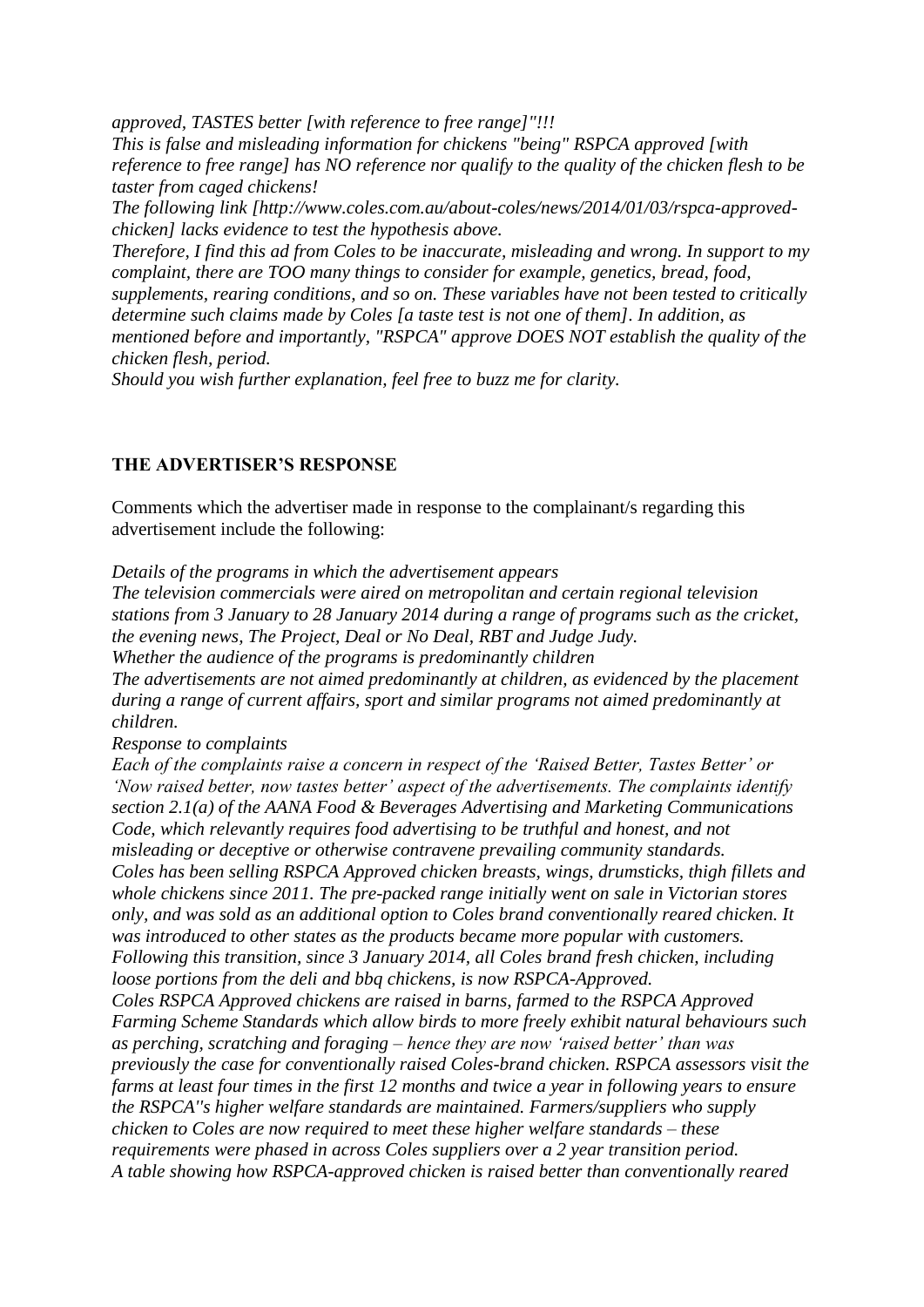*chicken is available on Coles' website at http://www.coles.com.au/helping-australiagrow/responsible-sourcing-and-sustainability/rspca-approved.*

*Under the RSPCA Approved Farming Scheme Standard the chickens are more active. The change in muscle fibres through increased activity improves the eating quality, and during independent testing, RSPCA Approved chicken was preferred. Taste testing was conducted by Colmar Brunton in November 2013. In a blind taste test of 428 consumers conducted in Sydney and Melbourne, the majority indicated that they preferred the Coles brand RSPCAapproved chicken over the alternative conventionally raised chicken, supporting the claim that the RSPCA-Approved chicken tastes better. A copy of the Colmar Brunton test results is available.*

*The Colmar Brunton research is consistent with an earlier taste test conducted by Today Tonight and reported in 2011. In this test, an 'expert' judging panel taste-tested 10 different chickens and Coles RSPCA-approved chicken topped the list. The panel comprised a food buyer, a meat wholesaler, a food editor, a chef, a meat/poultry retailer and a chef/hospitality lecturer. An article summarising the Today Tonight test is available through the following link http://au.news.yahoo.com/today-tonight/consumer/article/-*

*/10176595/TT\_Chicken\_in\_the\_spotlight\_-\_02092011\_files/.*

*Additional information*

*One complainant has referred in his complaint to the TV advertisement claiming that chickens, being RSPCA-Approved 'with reference to free range' has no reference to the quality of the chicken flesh to be 'tastier than caged chickens'. To clarify, RSPCA-Approved chicken is not free-range, nor is there any claim to that effect in the advertisements. Moreover, conventionally raised meat chicken is not 'caged' chicken.*

*Coles-brand chicken (whether conventionally raised in the past, or now under the RSPCA-Approved standards) is and has been raised in barns.*

*Coles is satisfied that the advertisements in question do not breach the AANA Advertiser Code of Ethics, nor the Food and Beverages Advertising & Marketing Communications Code.*

### **THE DETERMINATION**

The Advertising Standards Board ("Board") considered whether this advertisement breaches the AANA Food and Beverages Advertising and Marketing Communications Code (the Food Code).

The Board noted the complainants" concerns that the advertisement is misleading in its suggestion that their RSPCA approved chicken is raised better and tastes better.

The Board viewed the advertisement and noted the advertiser"s response.

The Board noted that the product advertised is food and that therefore the provisions of the AANA Food and Beverages Advertising and Marketing Communications Code (the Food Code) apply. In particular the Board considered section 2.1 of the Food Code which provides: 'Advertising or marketing communications for food ...shall be truthful and honest, shall not be or be designed to be misleading or deceptive or otherwise contravene prevailing community standards, and shall be communicated in a manner appropriate to the level of understanding of the target audience of the Advertising or Marketing Communication with an